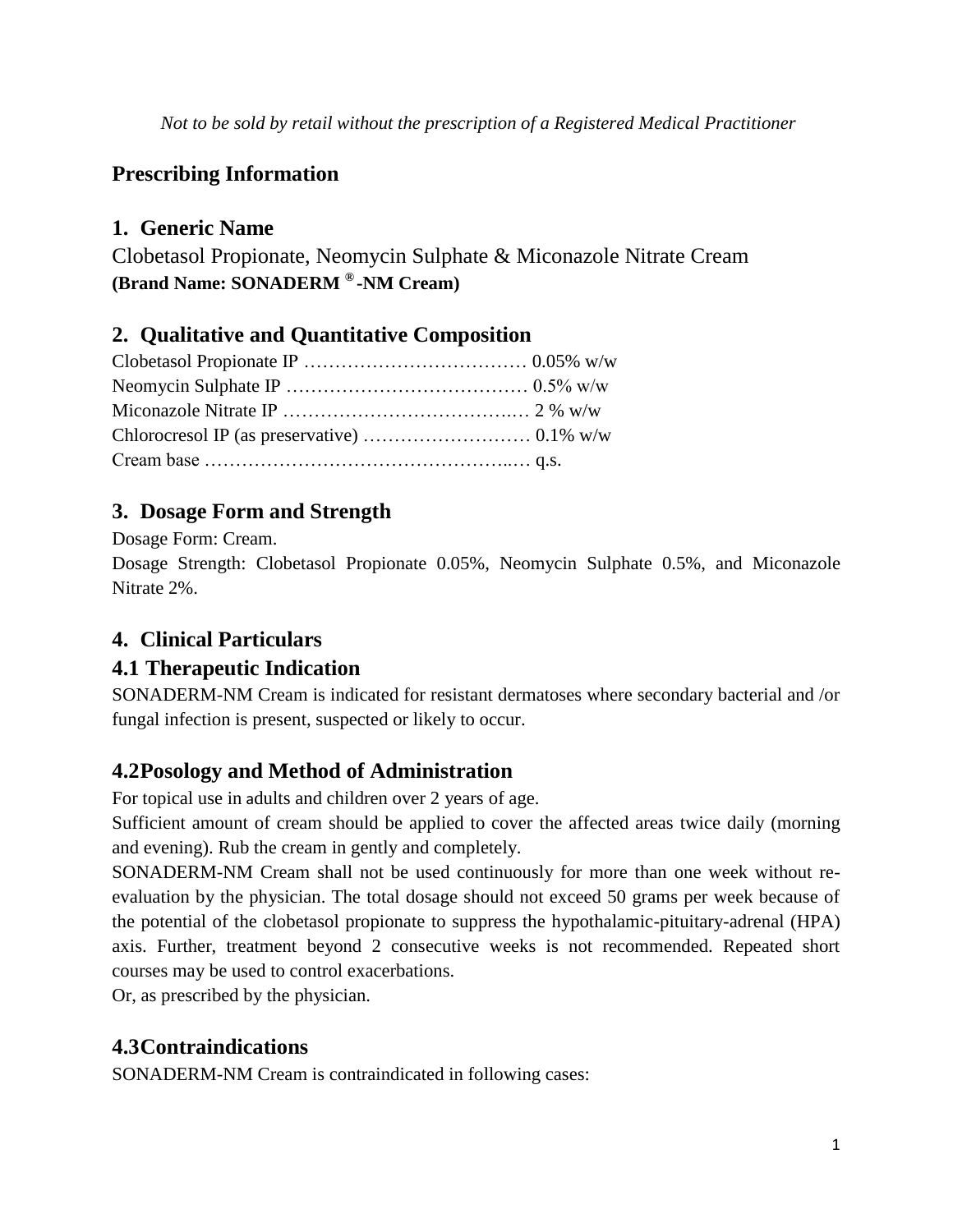- Hypersensitivity to clobetasol propionate or to neomycin sulphate or to miconazole nitrate or to any component of the formulation.
- Rosacea.
- Acne vulgaris.
- Perioral dermatitis.
- Perianal and genital pruritus.
- Primary cutaneous viral infections (e.g., herpes simplex, chickenpox).
- Otitis externa with a perforated eardrum (because of risk of ototoxicity).

### **4.4Special Warnings and Precautions for Use**

For external use only.

SONADERM-NM Cream must not come in contact with the eyes. Also, it should not be used with occlusive dressings. Due to the known ototoxic and nephrotoxic potential of neomycin sulphate, the use of SONADERM-NM cream in large quantities, or on large areas for prolonged periods of time is not recommended in circumstances where significant systemic absorption may occur.

#### **Clobetasol Propionate**

Use of potent topical corticosteroids, including clobetasol propionate, should be avoided on areas with thin and sensitive skin, such as on the face, groin or in the skin folds. As with other highly active corticosteroids, therapy should be discontinued when control has been achieved. If no improvement is seen within 2 weeks, reassessment of diagnosis may be necessary. Long-term continuous therapy should be avoided. Because of a higher ratio of skin surface area to body mass, children are at a greater risk than adults for HPA axis suppression when they are treated with topical corticosteroids. They are therefore also at greater risk of adrenal insufficiency after withdrawal of treatment, and of Cushing's syndrome while on treatment. Adverse effects including striae have been reported with inappropriate use of topical corticosteroids in infants and children.

#### **Neomycin Sulphate**

Neomycin can induce permanent sensorineural hearing loss due to cochlear damage, mainly destruction of hair cells in the organ of Corti (spiral organ - for hearing). The risk of ototoxicity is greater with prolonged use. Neomycin sulphate may cause cutaneous sensitization. A precise incidence of hypersensitivity reactions (primarily skin rash) due to topical neomycin is not known. Discontinue promptly if sensitization or irritation occurs.

Serious adverse reactions including neurotoxicity, ototoxicity, and nephrotoxicity have occurred in patients receiving systemic aminoglycoside therapy. Although these effects have not been reported following topical use of aminoglycosides, caution is advised when used concomitantly with systemic aminoglycosides.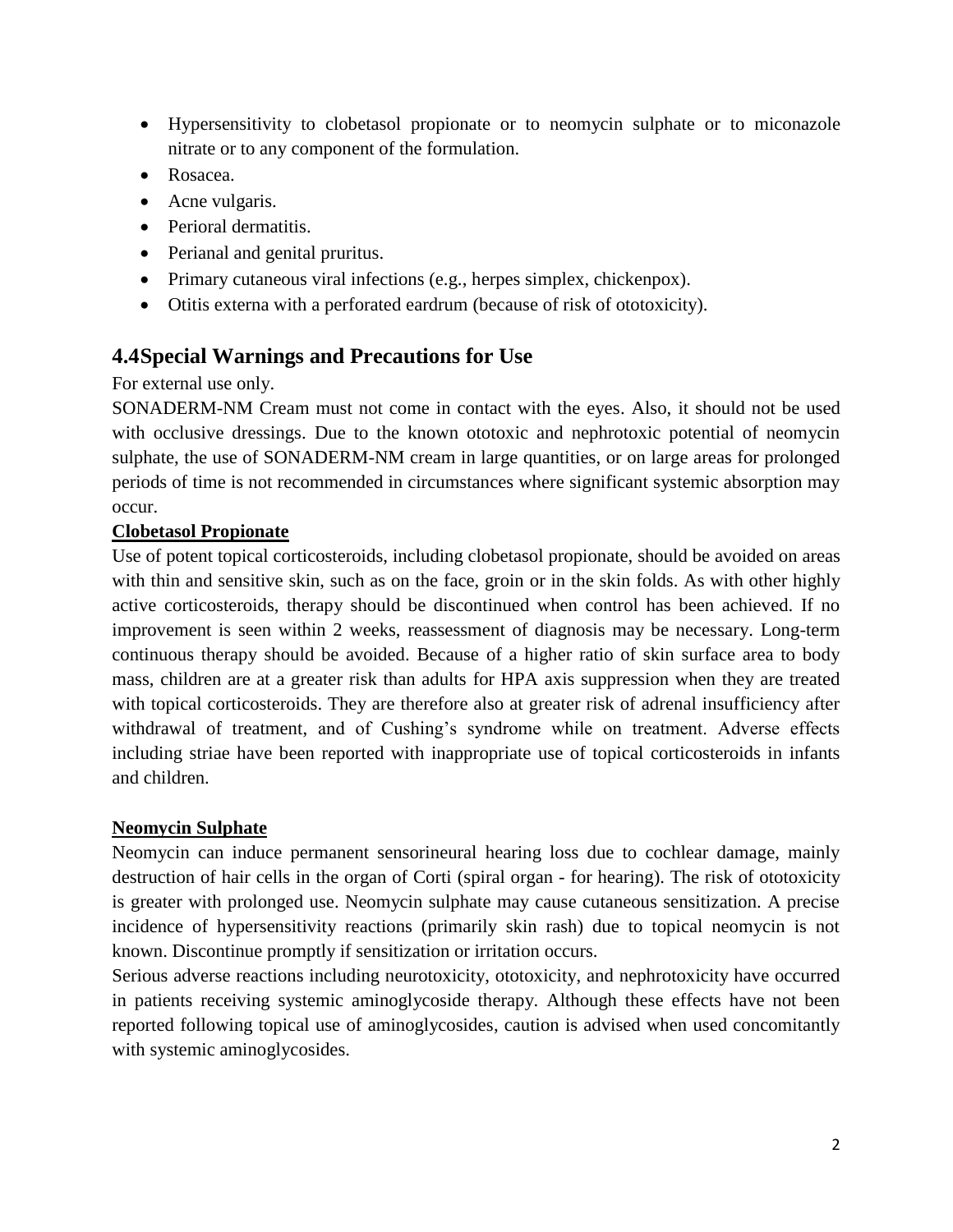**Pseudomembranous Colitis:** Pseudomembranous colitis has been reported with the use of antibiotics and may range in severity from mild to life-threatening. Therefore, it is important to consider its diagnosis in patients who develop diarrhoea during or after antibiotic use. Although this is less likely to occur with topically applied neomycin, if prolonged or significant diarrhoea occurs or the patient experiences abdominal cramps, treatment should be discontinued immediately and the patient investigated further.

#### **Miconazole Nitrate**

Severe hypersensitivity reactions, including anaphylaxis and angioedema, have been reported during treatment with miconazole topical formulations. If a reaction suggesting hypersensitivity or irritation should occur, the treatment should be discontinued.

### **4.5Drug Interactions**

### **Clobetasol Propionate**

CYP3A4 inhibitor drugs such as ritonavir and itraconazole, when coadministered with corticosteroids have been shown to inhibit the metabolism of corticosteroids leading to increased systemic exposure. The extent to which this interaction is clinically relevant depends on the dose and route of administration of the corticosteroids and the potency of the cytochrome P450 enzyme (CYP) 3A4 inhibitor.

#### **Neomycin Sulphate**

Following significant systemic absorption, neomycin sulphate can intensify and prolong the respiratory depressant effects of neuromuscular blocking agents. However, if used in accordance with the recommendations, systemic exposure to neomycin is expected to be minimal and drug interactions are unlikely to be significant. Concurrent use with other potentially nephrotoxic or ototoxic drugs should be avoided unless considered essential by the physician.

#### **Miconazole Nitrate**

Miconazole administered systemically is known to inhibit CYP 3A4/2C9. Due to the limited systemic availability after topical application, clinically relevant interactions are rare. However, in patients on oral anticoagulants, such as warfarin, caution should be exercised and anticoagulant effect should be monitored.

## **4.6Use in Special Populations**

#### **Pregnant Women**

Safety for use of SONADERM-NM Cream in pregnancy has not been established. It should only be used during pregnancy when considered mandatory by the physician, after careful assessment of the potential risks to the fetus.

#### **Lactating Women**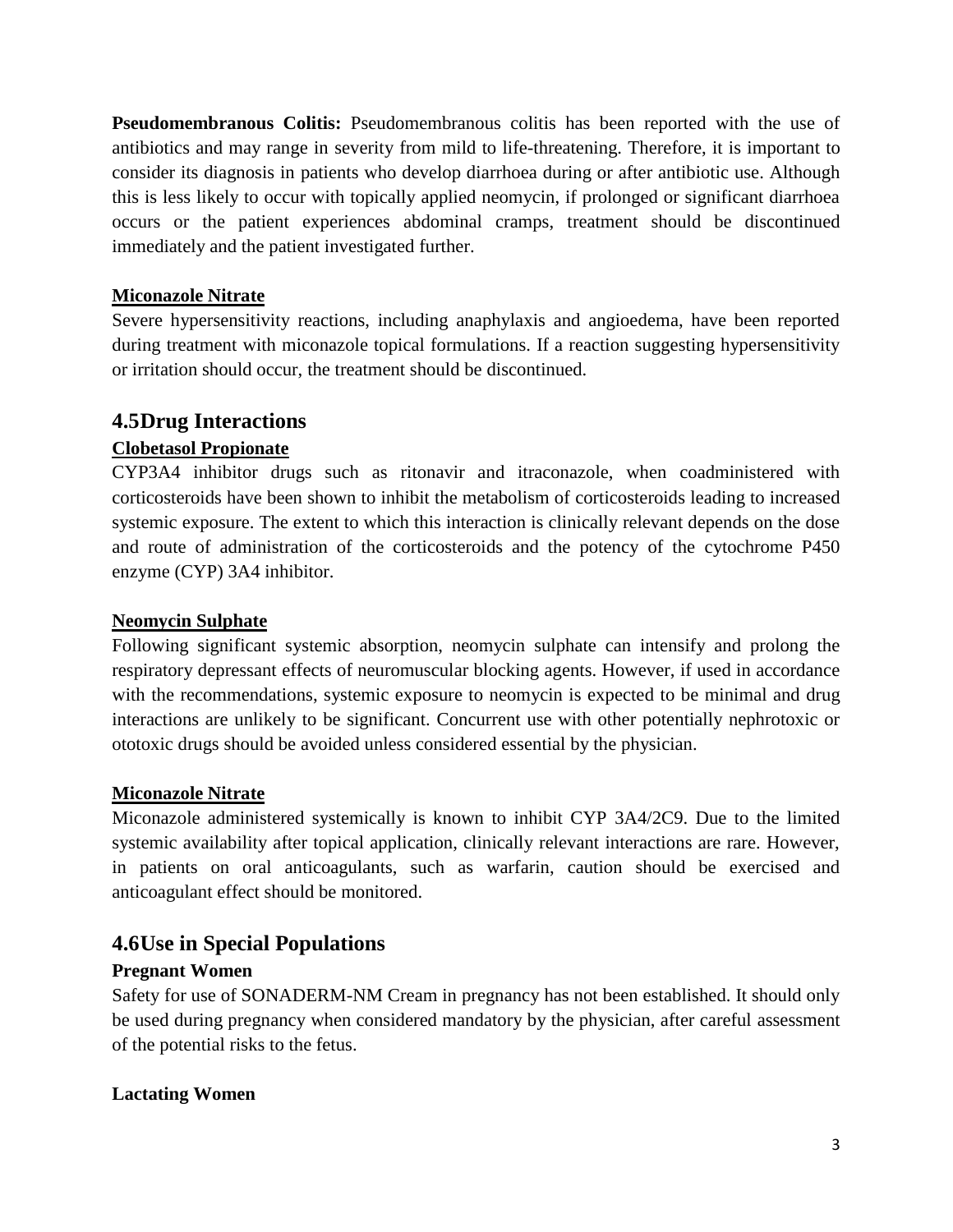It is not known whether the components of SONADERM-NM Cream excrete in the breast milk after topical use. Nevertheless, caution should be executed when this medication is administered to lactating women.

#### **Paediatric Patients**

Safety and effectiveness of this formulation has not been established in children below 2 years of age. Due to safety concerns, SONADERM-NM Cream is not recommended in paediatric patients aged less than 2 years.

### **Geriatric Patients**

Generally, no adjustment of dosage is required in the geriatric population. However, greater sensitivity of some older individuals cannot be ruled out.

## **4.7Effect on Ability to Drive and Use Machines**

There have been no studies to investigate the effect of SONADERM-NM Cream on driving performance or the ability to operate machinery. From the adverse reaction profile of this product, effect on ability to drive and use machines is not expected with topical use of SONADERM-NM Cream.

## **4.8Undesirable Effects**

SONADERM-NM cream is generally well tolerated. Following side effects may occur occasionally with the individual components of SONADERM-NM Cream.

### **Clobetasol Propionate**

The following adverse reactions have been reported with use of clobetasol propionate. The frequency of these adverse events is unknown.

**Immune System Disorders - Hypersensitivity:** Local hypersensitivity reactions such as erythema, rash, pruritus, urticaria and allergic contact dermatitis may occur at the site of application and may resemble symptoms of the condition under treatment. If signs of hypersensitivity appear, application should be stopped immediately.

**Endocrine Disorders - Features of Cushing's Syndrome:** As with other topical corticosteroids, prolonged use especially of large amounts, or treatment of extensive areas can lead to sufficient systemic absorption to produce the features of Cushing's syndrome. This effect is more likely to occur in infants and children, and if occlusive dressings are used. In infants, the nappy may act as an occlusive dressing. Provided the weekly dosage is less than 50 gram in adults, any suppression of the HPA axis is likely to be transient with a rapid return to normal values once the short course of steroid therapy has ceased. The same applies to children given proportionate dosage.

**Vascular Disorders - Dilatation of the Superficial Blood Vessels:** Prolonged and intensive treatment with potent corticosteroid preparations may cause dilatation of the superficial blood vessels, particularly when occlusive dressings are used, or when skin folds are involved.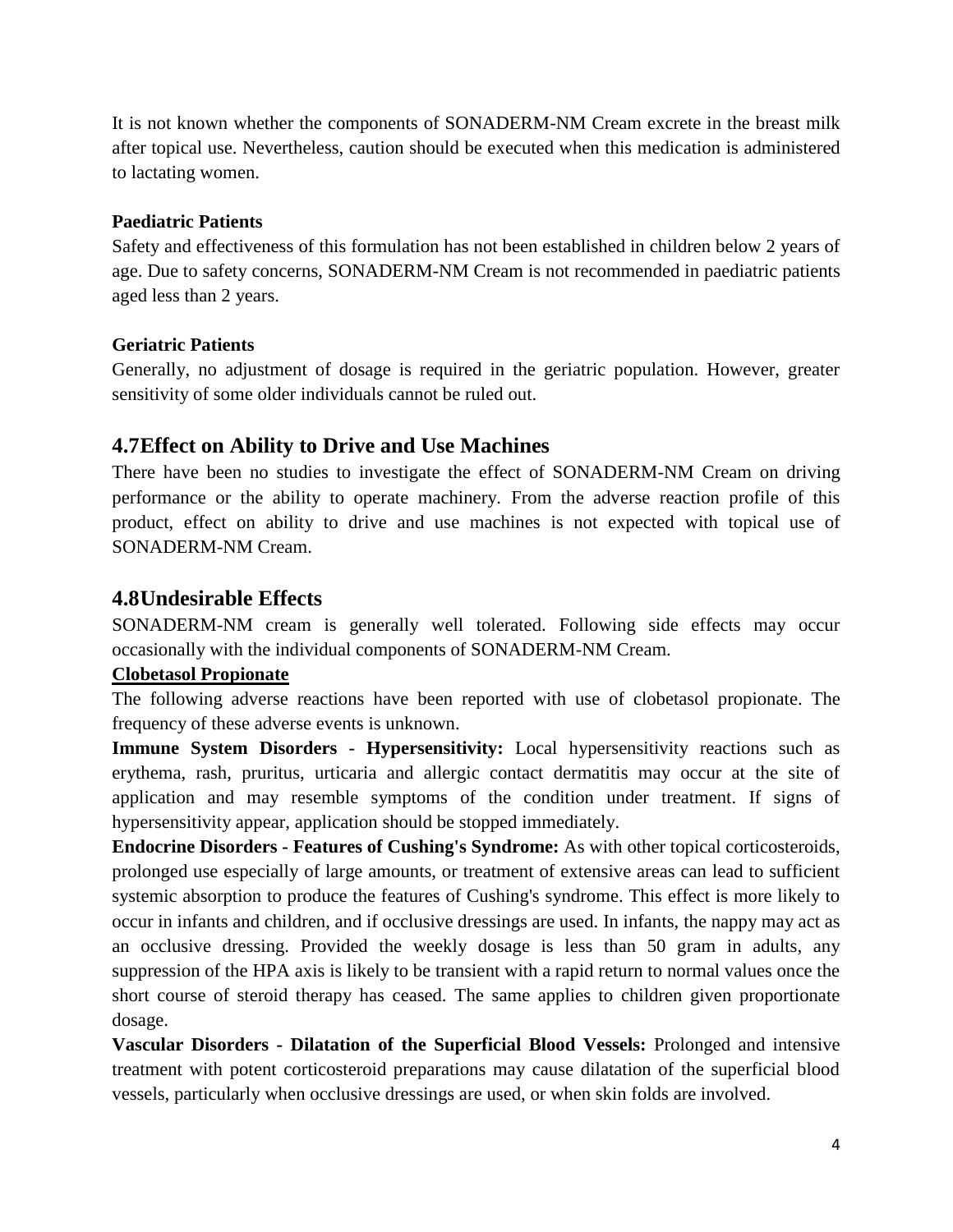**Skin and Subcutaneous Tissue Disorders:** Local skin burning, local atrophy, striae, thinning, pigmentation changes, hypertrichosis, exacerbation of underlying symptoms, pustular psoriasis. Prolonged and intensive treatment with potent corticosteroid (clobetasol) preparations may cause local atrophic changes, such as thinning and striae.

### **Neomycin Sulphate**

Neomycin occasionally causes skin sensitization. Ototoxicity and nephrotoxicity have also been reported with use of neomycin in large quantities and/or for prolonged periods.

### **Miconazole Nitrate**

Local side effects such as itching, burning, rash, and contact dermatitis have been reported with topical miconazole therapy.

### **4.9Overdose**

### **Clobetasol Propionate**

Acute overdose is very unlikely to occur, however, in the case of chronic overdose or misuse, the features of hypercortisolism may appear and in this situation topical steroids should be reduced or discontinued gradually, under medical supervision.

### **Neomycin Sulphate**

If systemic absorption of neomycin sulphate is suspected, use of the product should be stopped and the patient's general status, hearing acuity, renal and neuromuscular functions should be monitored. Blood levels of neomycin sulphate should also be determined. Haemodialysis may reduce the serum level of neomycin sulphate.

### **Miconazole Nitrate**

Excessive cutaneous use can result in skin irritation, which usually disappears after discontinuation of therapy. If accidental ingestion of large quantities of the product occurs, an appropriate method of gastric emptying may be used if considered necessary.

## **5. Pharmacological Properties**

## **5.1 Mechanism of Action**

### **Clobetasol Propionate**

The mechanism of anti-inflammatory activity of the topical corticosteroids involves induction of phospholipase A2 inhibitory proteins, collectively called lipocortins. It is postulated that these proteins control the biosynthesis of potent mediators of inflammation such as prostaglandins and leukotrienes by inhibiting the release of their common precursor, arachidonic acid. Arachidonic acid is released from membrane phospholipids by phospholipase A2.

Clobetasol propionate also produces anti-inflammatory response, partially due to vasoconstriction and decrease in collagen synthesis.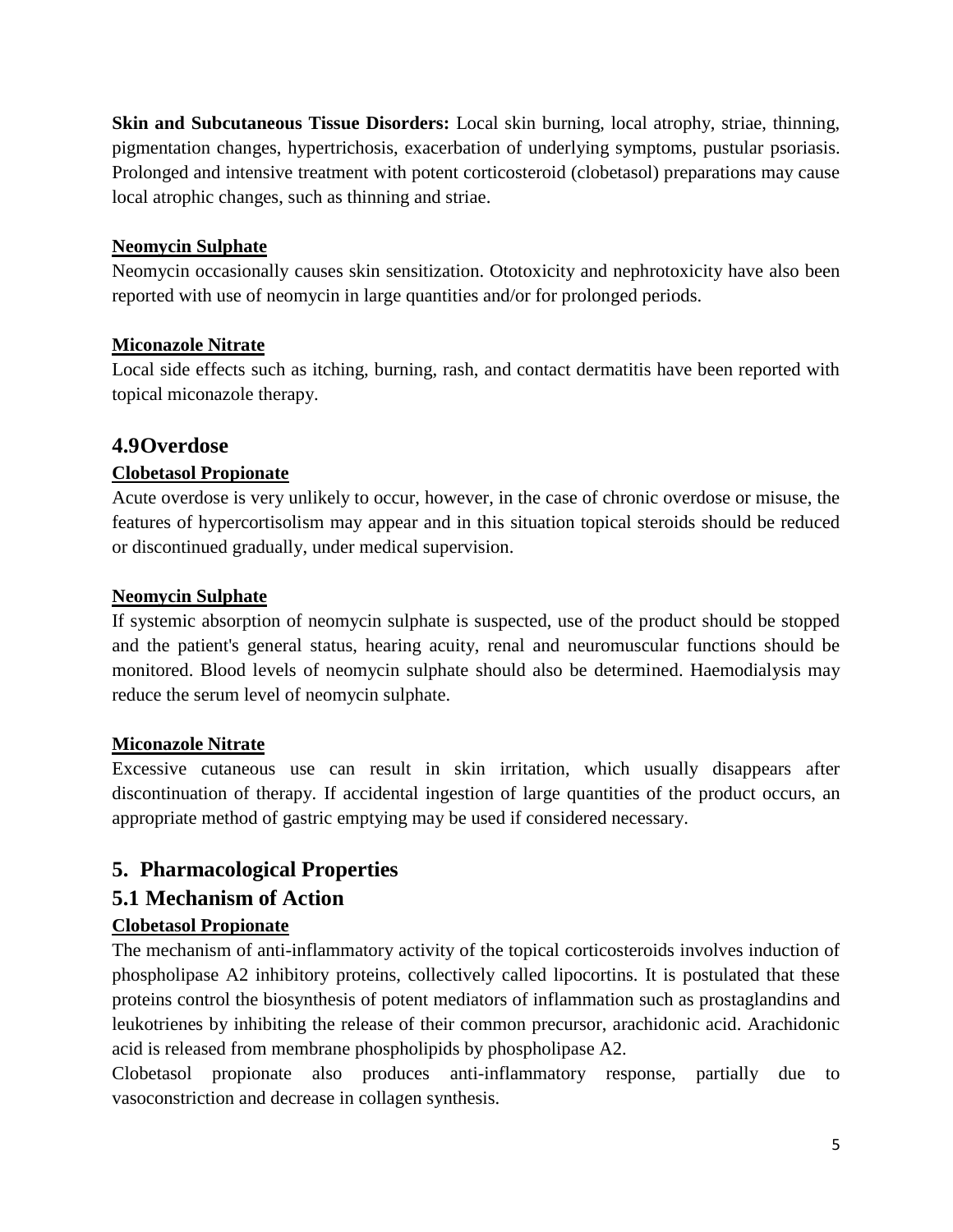### **Neomycin Sulphate**

Neomycin exerts its bactericidal effect by interfering with the protein synthesis of susceptible organisms. Neomycin is rapidly acting bactericidal agent; after diffusing through the bacterial cell membrane it binds polysomes to affect protein synthesis. Neomycin disrupts the normal cycle of ribosomal function by interfering, at least in part, with the first step of protein synthesis. Neomycin also causes a misreading of the genetic code of the mRNA template and this causes incorrect amino acids to be incorporated into the growing polypeptide chain, producing nonsense proteins.

#### **Miconazole Nitrate**

Miconazole is an imidazole antifungal agent that acts by interfering with the permeability of the fungal cell membrane. Miconazole inhibits biosynthesis of ergosterol, damaging the fungal cell wall, which increases permeability causing leakage of nutrients.

## **5.2Pharmacodynamic Properties**

### **Clobetasol Propionate**

Like other topical corticosteroids, clobetasol propionate has anti-inflammatory, antipruritic, and vasoconstrictive properties. The major effect of clobetasol propionate on skin is a non-specific anti-inflammatory response, partially due to vasoconstriction and decrease in collagen synthesis.

#### **Neomycin Sulphate**

Neomycin sulphate is bactericidal against a wide range of Gram-positive and Gram-negative bacterial pathogens including *Staphylococci, Streptococci, Escherichia, Enterobacter, Klebsiella, Hemophilus, Proteus, Salmonella* and *Shigella* species. It is also active against some strains of *Pseudomonas aeruginosa*, and against *Mycobacterium tuberculosis* and *Neisseria gonorrhea*.

### **Miconazole Nitrate**

Miconazole possesses a wide antifungal spectrum and has some antibacterial activity. Miconazole inhibits the growth of the common dermatophytes such as *Trichophyton rubrum, Trichophyton mentagrophytes,* and *Epidermophyton floccosum*, and the yeast-like fungi such as *Candida albicans*. Also many Gram-positive bacteria including most strains of *Streptococcus* and *Staphylococcus* are susceptible to miconazole.

## **5.3Pharmacokinetic Properties**

### **Clobetasol Propionate**

Percutaneous penetration of clobetasol propionate varies among individuals and can be increased by the use of occlusive dressings, or when the skin is inflamed or diseased. Following percutaneous absorption of clobetasol propionate, the drug probably follows the metabolic pathway of systemically administered corticosteroids i.e., metabolized primarily by the liver and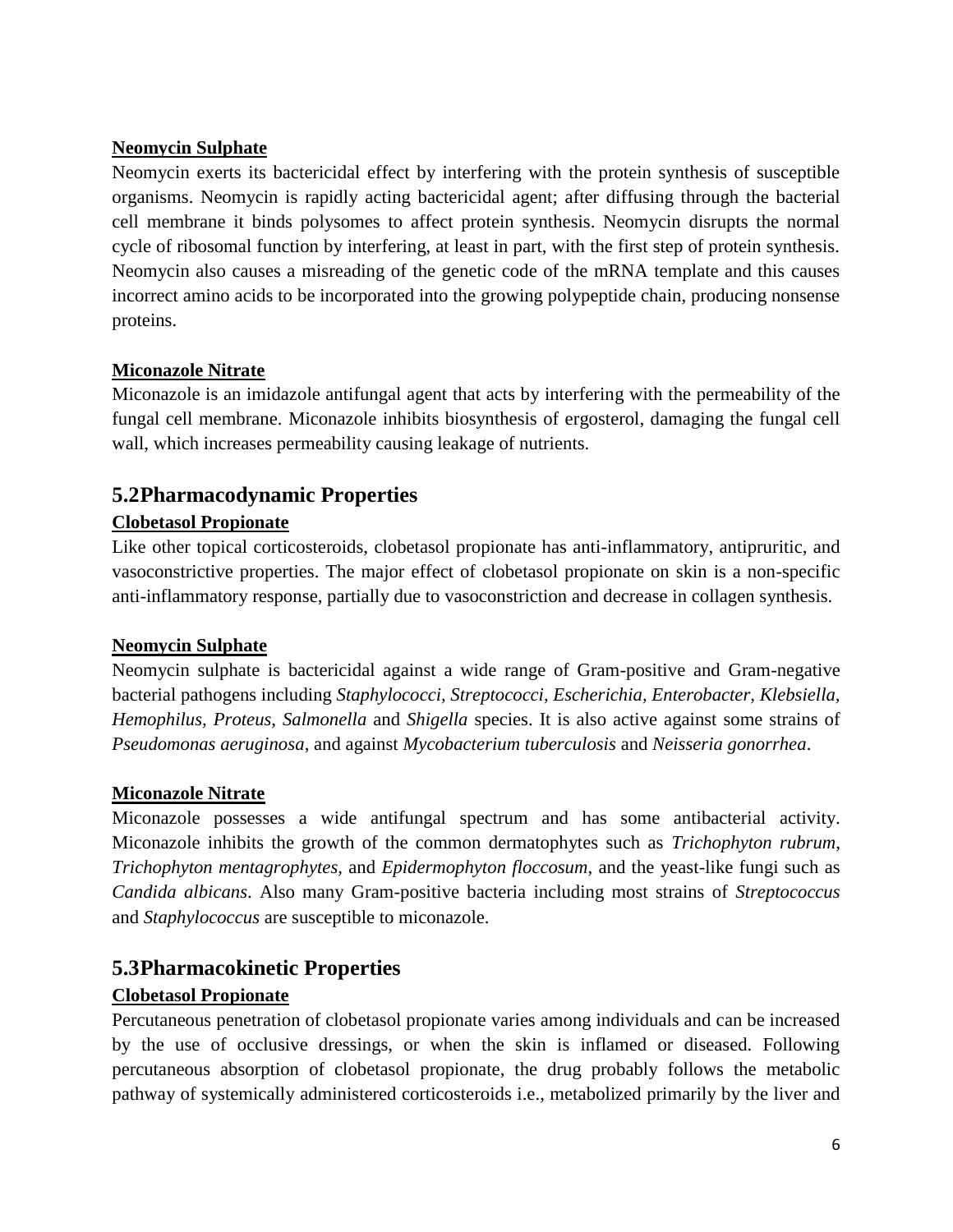then excreted by the kidneys. However, systemic metabolism of clobetasol has never been fully characterized or quantified.

### **Neomycin Sulphate**

Although not absorbed through intact skin, topical neomycin is readily absorbed from large denuded, burned, or granulating areas. Plasma concentrations following topical application to open wounds, burns, or granulating surfaces are comparable to, or higher than, those achieved following oral preparation. Once neomycin is absorbed, it is rapidly excreted by the kidneys in active form. It has been reported to have a half-life of 2 to 3 hours.

### **Miconazole Nitrate**

There is little absorption through skin or mucous membranes when miconazole nitrate is applied topically. Absorbed miconazole is bound to plasma proteins (88.2%) and red blood cells – RBCs (10.6%). The small amount of miconazole that is absorbed is eliminated predominantly in faeces as both unchanged drug and metabolites.

## **6. Nonclinical Properties**

## **6.1 Animal Toxicology**

### **Clobetasol Propionate**

In a 4-week dermal toxicity study in rats conducted with clobetasol propionate cream (0.025%) significant immunosuppression was observed when tested at a dose level of 0.1 mg clobetasol/kg body weight per day.

In a 13-week repeat dose toxicity study in rats, topical administration of clobetasol propionate cream,  $0.001$ ,  $0.005$  and  $0.025\%$  at corresponding doses of  $0.004$ ,  $0.02$  and  $0.1$  mg/kg/day resulted in corticosteroid class-related systemic effects such as reductions in body weight gain, reductions in total leukocytes and individual white cells, decrease in weight of adrenals, thymus, spleen, liver and lung. Histologically, there were decreased hematopoiesis in the bone marrow, thymic atrophy and mast cell infiltration of the mesenteric lymph nodes. All these effects were indicative of severe immune suppression consistent with long-term exposure to corticosteroids. A no observable adverse effect level (NOAEL) was determined to be clobetasol propionate cream, 0.001% (0.004 mg/kg/day) in male rats while a NOAEL could not be determined in females.

In minipigs, daily dermal administration of clobetasol propionate cream at concentrations up to 0.05% (1.0 mg/kg/day clobetasol propionate) for 28 days resulted in test article-related changes in body weight, clinical pathology, histopathology, and organ weights. Based on lower adrenal weights in both males and females treated with the lowest dose tested (0.1 mg/kg as 0.005% cream), a NOAEL could not be determined in this study. These findings are consistent with topical exposure to corticosteroids.

Clobetasol propionate was not mutagenic in three different test systems: the Ames test, the *Saccharomyces cerevisiae* gene conversion assay, and the *E. coli* B WP2 fluctuation test.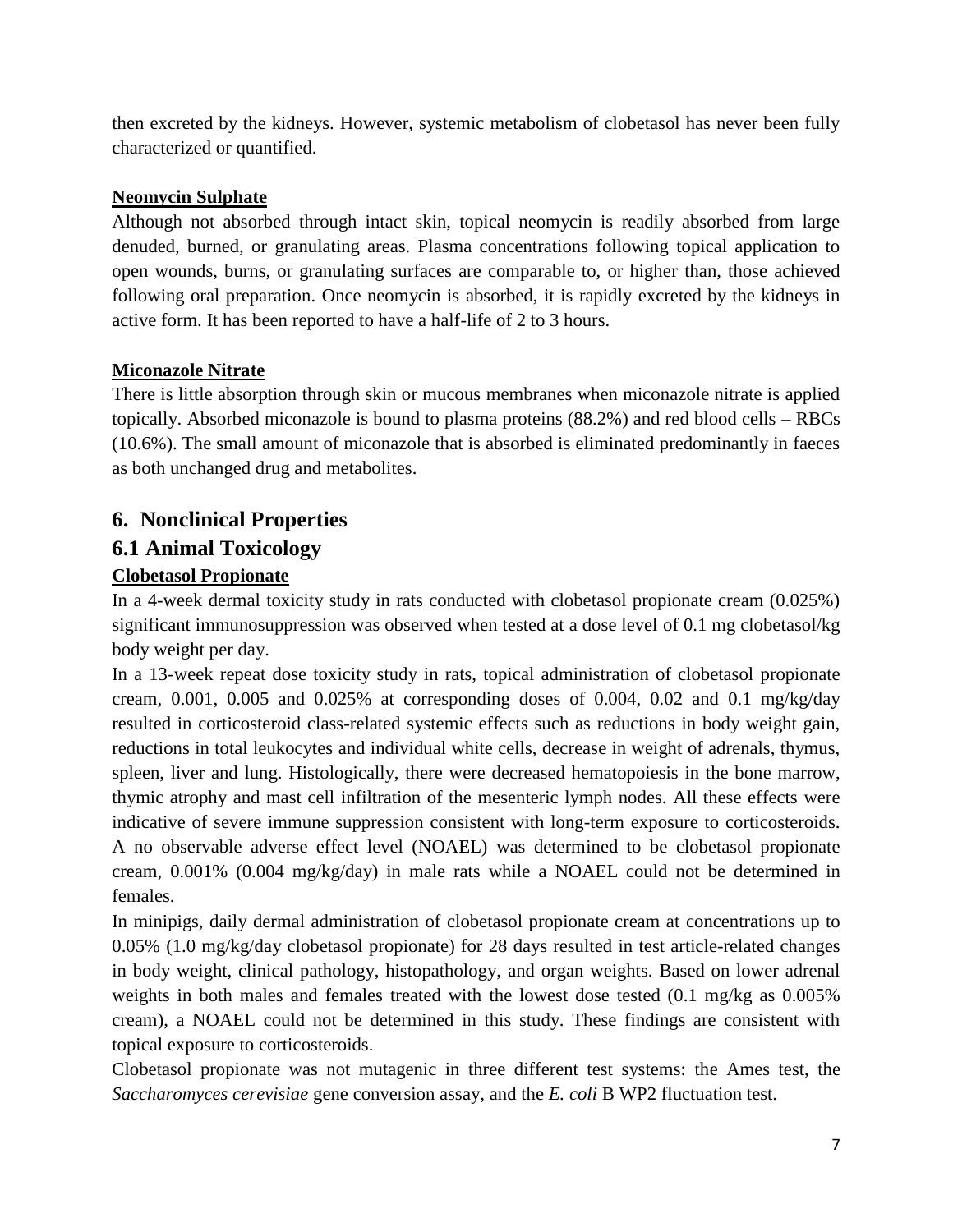Fertility studies conducted in the rat following subcutaneous administration of clobetasol propionate at dosage levels up to 0.05 mg/kg/day revealed that females exhibited an increase in the number of resorbed embryos and a decrease in the number of living fetuses at the highest dose.

#### **Neomycin Sulphate**

Neomycin has low acute toxicity (LD50 values in excess of 2000 mg/kg body weight) after oral administration but it is more toxic after intravenous dosing (LD50 values in mice around 100 mg/kg body weight per day).

After repeated parenteral administration, nephrotoxic effects were noted in mice (administered 30 to 300 mg/kg body weight per day, subcutaneously), guinea pigs (administered 10 to 60 mg/kg body weight per day, subcutaneously) and in dogs (administered 24 to 96 mg/kg body weight per day, intramuscularly). Ototoxicity as noted in guinea pigs given repeated parenteral doses of neomycin, but not following oral dosing.

Neomycin gave positive results in some old and poorly reported non-GLP-compliant mutagenicity tests. A further battery of genotoxicity tests were performed under GLP conditions including a *Salmonella* microsomal assay, a AS52/XPRT Chinese hamster ovary (CHO) cell mutation assay and an *in vivo* chromosome aberration assay in CD1 mouse bone marrow cells. All tests gave negative results. Although neomycin gave positive results in 2 inadequate *in vivo* and *in vitro* mutagenicity tests, these findings could not be confirmed in a battery of well conducted genotoxicity tests. It was concluded that neomycin is unlikely to be genotoxic.

There was no increased tumour incidence in a 2-year oral carcinogenicity study in rats treated with 0, 6.5, 12.5, and 25 mg neomycin sulphate/kg body weight per day. However, hearing was impaired in several rats administered 25 mg/kg body weight per day by end of the study.

In multigeneration study in rats, no adverse effects on reproduction parameters were noted following administration of oral (dietary) doses of up to 25 mg/kg body weight per day, the highest dose used.

A teratogenicity study was conducted with the F2b females. Neomycin was administered in feed at doses equivalent to 0, 6.25, 12.5, or 25 mg/kg body weight per day from days 0 to 6 and 16 to 20 of gestation. The doses were increased to 0, 62.5, 125, or 250 mg/kg body weight per day from days 16 to 20. There was no evidence of teratogenic effects in this study.

#### **Miconazole Nitrate**

The animal studies consisted of two hamster studies and a mouse local lymph node assay (LLNA) to assess local toxicity.

In the hamster studies, a paste of miconazole nitrate (1000 mg/kg) was placed into the buccal area (pouch) of animals. The intent was to evaluate the animals over 2 weeks. But in the first study, serious adverse clinical signs were noted by Day 4 (including hypoactivity and reduced food and water consumption), and 5/10 treated animals died on Days 5 and 6. The study was terminated on Day 6. Animal deaths were attributed to swallowing the paste and possible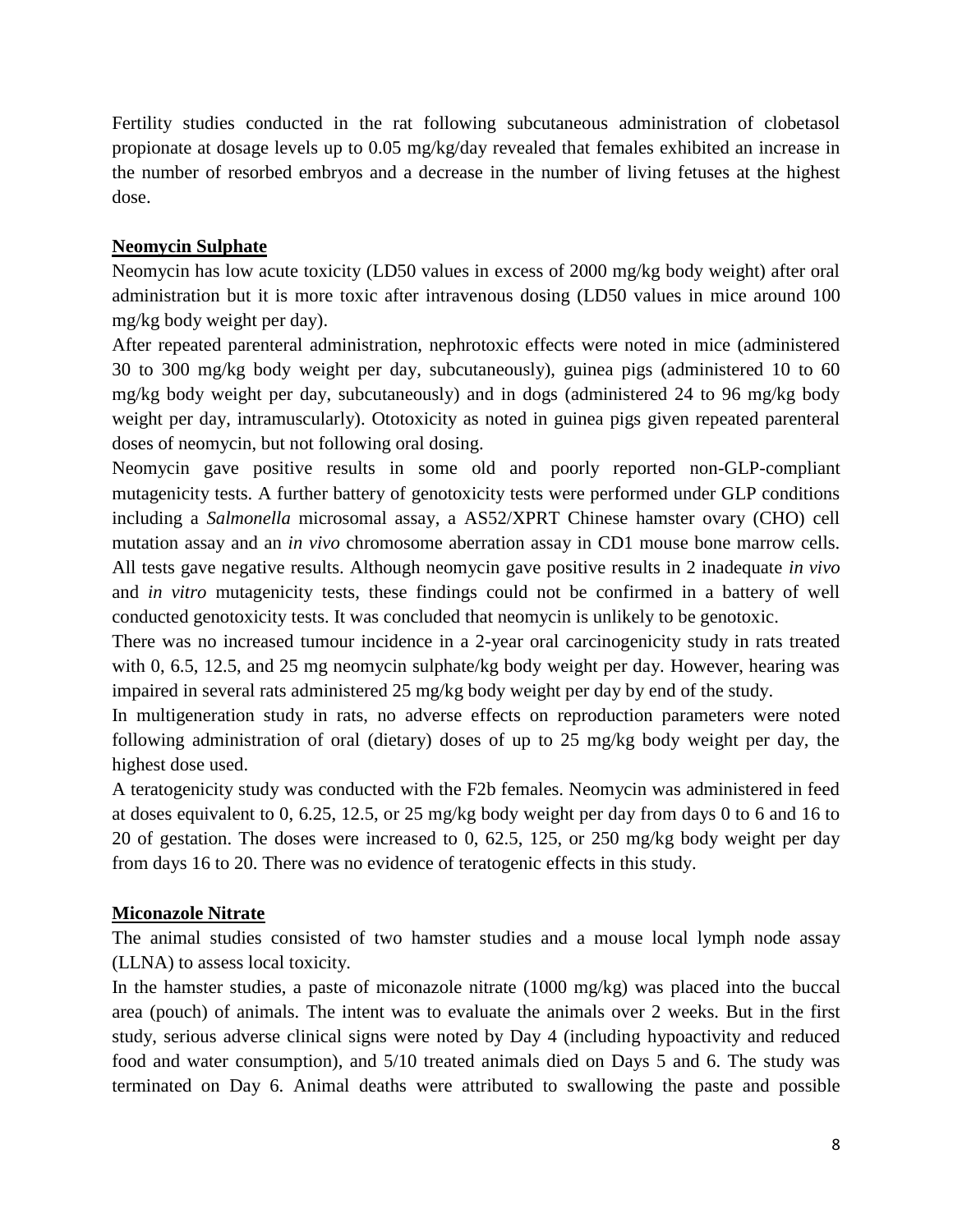systemic exposure to levels of miconazole exceeding LD50 values. A repeat study in hamsters was begun in which a mouth rinse was planned at 4 hours, but this study, too, resulted in early animal deaths and was terminated. Histopathologic examination of animal cheek pouches revealed thickness of the epithelium, inflammation, and dilated blood vessels. The LLNA was conducted in mice as per the standard protocol, and the result was that miconazole did not produce local irritation.

Miconazole nitrate was not genotoxic when tested *in vitro* in a bacterial reverse mutation (Ames) assay or in an *in vivo* mouse bone marrow micronucleus test. Intraperitoneal injections of miconazole to mice induced chromosomal aberrations in spermatocytes and bone marrow cells, and morphologic abnormalities in sperm at doses similar to or below clinical doses. However, no impairment of fertility was observed in intravenous studies with miconazole at 40 mg/kg/day in rats or 20 mg/kg/day in rabbits.

Miconazole nitrate administered orally at doses of 80 mg/kg/day or higher to pregnant rats or rabbits crossed the placenta and resulted in embryo- and fetotoxicity, including increased fetal resorptions. These doses also resulted in prolonged gestation and dystocia in rats, but not in rabbits. Embryofetotoxicity was not observed in intravenous studies with miconazole at lower doses of 40 mg/kg/day in rats and 20 mg/kg/day in rabbits. Teratogenicity was not reported in any animal study with miconazole.

## **7. Description**

SONADDRM-NM Cream is a white to almost white smooth cream.

Each gram of SONADERM-NM Cream contain 0.5 mg of clobetasol propionate, 5 mg of neomycin sulphate, and 20 mg of miconazole nitrate for topical administration on intact skin.

### **Clobetasol Propionate**

Molecular Weight: 467 g/mol.

Molecular Formula: C25H32ClFO5.

Chemical Name: [(8S,9R,10S,11S,13S,14S,16S,17R)-17-(2-chloroacetyl)-9-fluoro-11-hydroxy-10,13,16-trimethyl-3-oxo-6,7,8,11,12,14,15,16-octahydrocyclopenta[a]phenanthren-17-yl] propanoate.

Structural Formula:

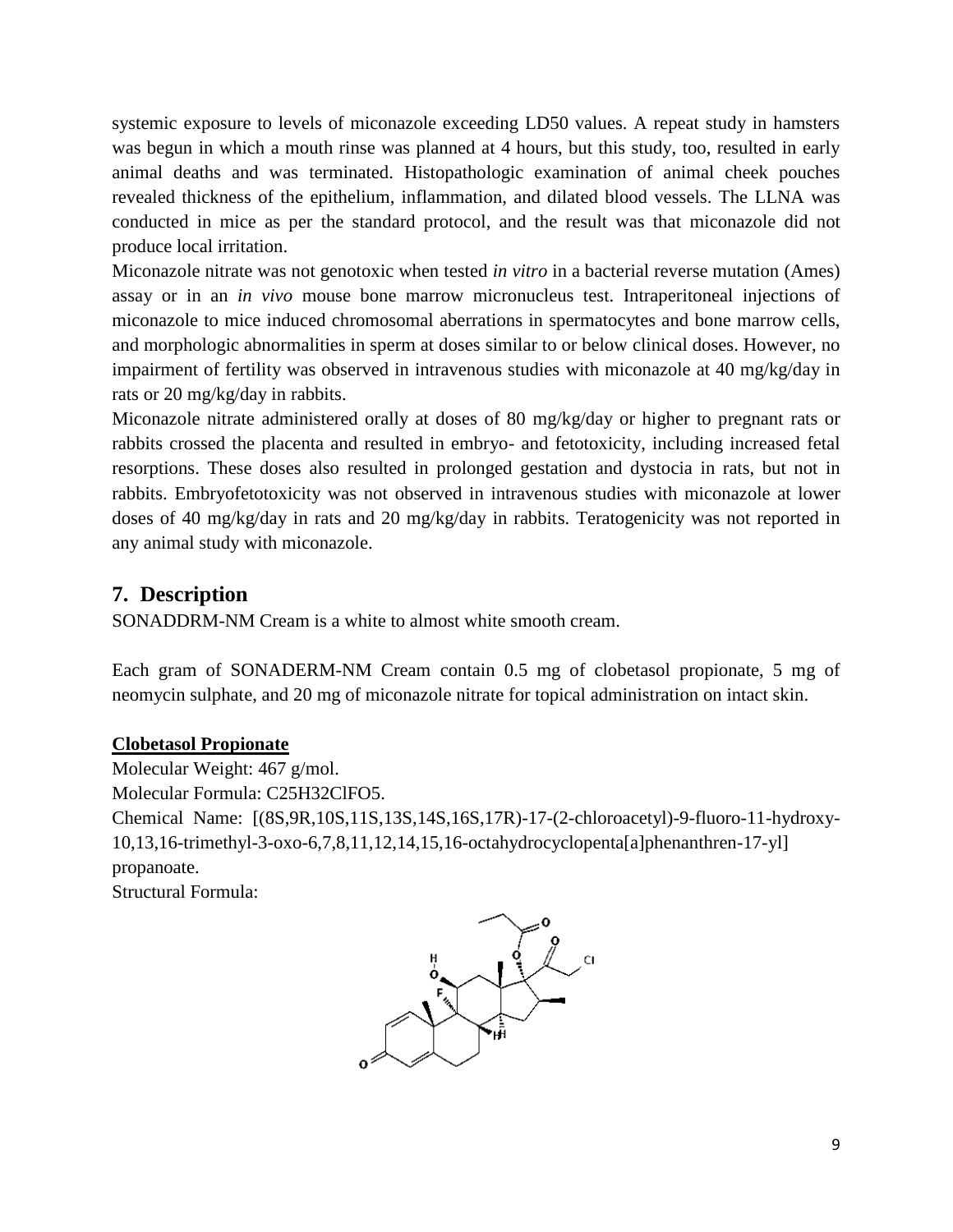#### **Neomycin Sulphate**

Molecular Weight: 712.7 g/mol.

Molecular Formula: C23H8N6O17S.

Chemical Name: (2R,3S,4R,5R,6R)-5-amino-2-(aminomethyl)-6-[(1R,2R,3S,4R,6S)-4,6 diamino-2-[(2S,3R,4S,5R)-4-[(2R,3R,4R,5S,6S)-3-amino-6-(aminomethyl)-4,5-dihydroxyoxan-2-yl]oxy-3-hydroxy-5-(hydroxymethyl)oxolan-2-yl]oxy-3-hydroxycyclohexyl]oxyoxane-3,4 diol;sulfuric acid.

Structural Formula:



#### **Miconazole Nitrate**

Molecular Weight: 479.1 g/mol.

Molecular Formula: C18H15Cl4N3O4.

Chemical Name: 1-[2-(2,4-dichlorophenyl)-2-[(2,4-dichlorophenyl)methoxy]ethyl] imidazole; nitric acid.

Structural Formula:



Inactive ingredients (excipients) of SONADERM-NM Cream contain Sodium Acid Phosphate, Purified Water, Cetomacrogol 1000, Cetostearyl Alcohol, Liquid Paraffin, White Soft Paraffin, Chlorocresol, and Propylene Glycol.

## **8. Pharmaceutical Particulars 8.1 Incompatibilities**

None known.

**8.2 Shelf-life**

24 months.